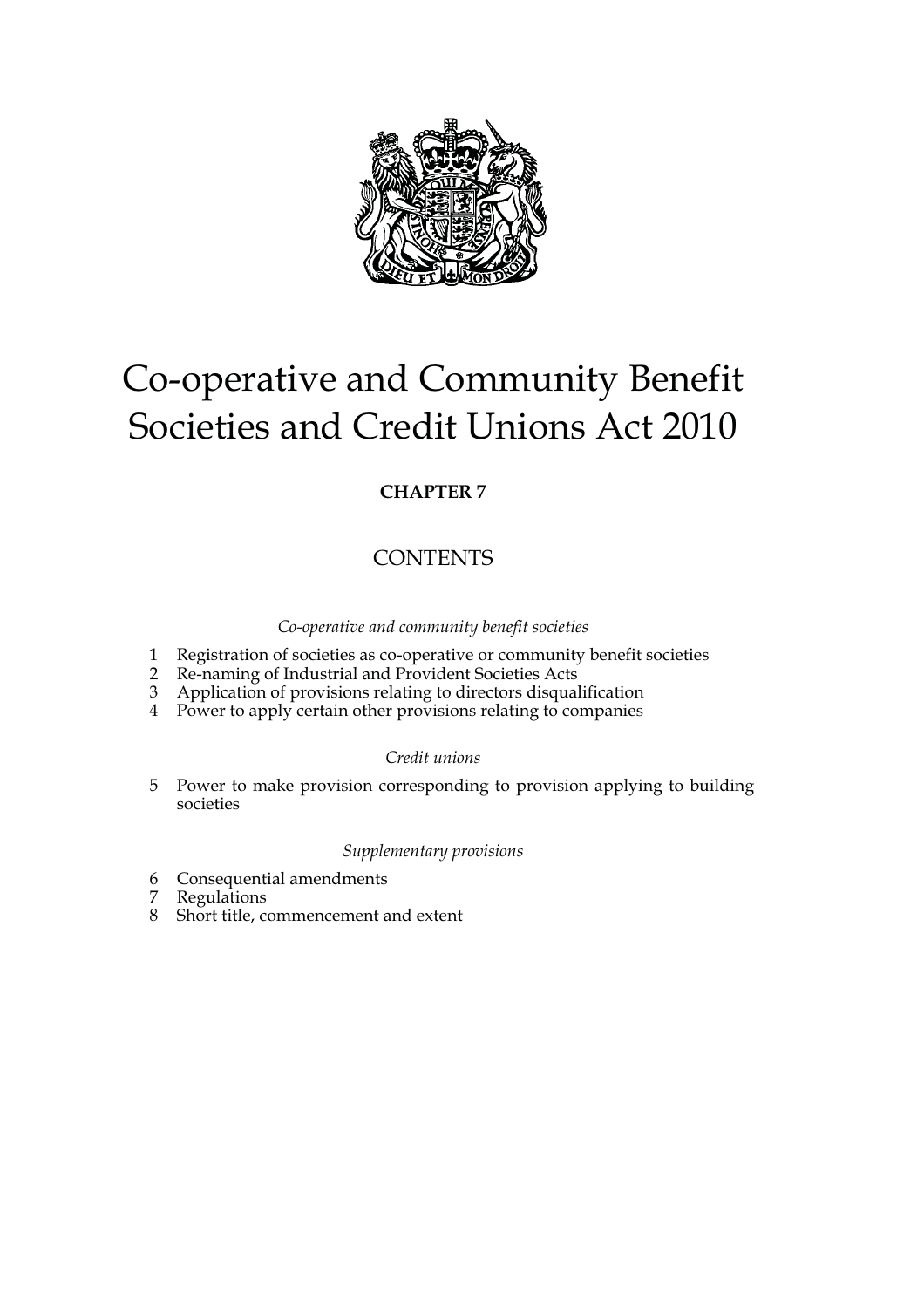

# Co-operative and Community Benefit Societies and Credit Unions Act 2010

### **2010 CHAPTER 7**

An Act to make provision for societies to be registered as co-operative or community benefit societies and to re-name the Industrial and Provident Societies Acts; to apply to registered societies the provisions relating to directors disqualification and to make provision for the application of certain other enactments relating to companies; to confer power to make provision for credit unions corresponding to any provision applying to building societies; and for connected purposes. [18th March 2010]

E IT ENACTED by the Queen's most Excellent Majesty, by and with the advice and consent of the Lords Spiritual and Temporal, and Commons, in this present **B** E IT ENACTED by the Queen's most Excellent Majesty, by and with consent of the Lords Spiritual and Temporal, and Commons, Parliament assembled, and by the authority of the same, as follows:  $-$ 

*Co-operative and community benefit societies*

#### **1 Registration of societies as co-operative or community benefit societies**

(1) For section 1 of the Industrial and Provident Societies Act 1965 (c. 12) (societies that may be registered) substitute—

#### **"1 Societies that may be registered**

- (1) A society for carrying on any industry, business or trade (including dealings of any kind with land) may be registered under this Act as—
	- (a) a co-operative society, or
	- (b) a community benefit society.

As to registration under this Act as a credit union, see the Credit Unions Act 1979.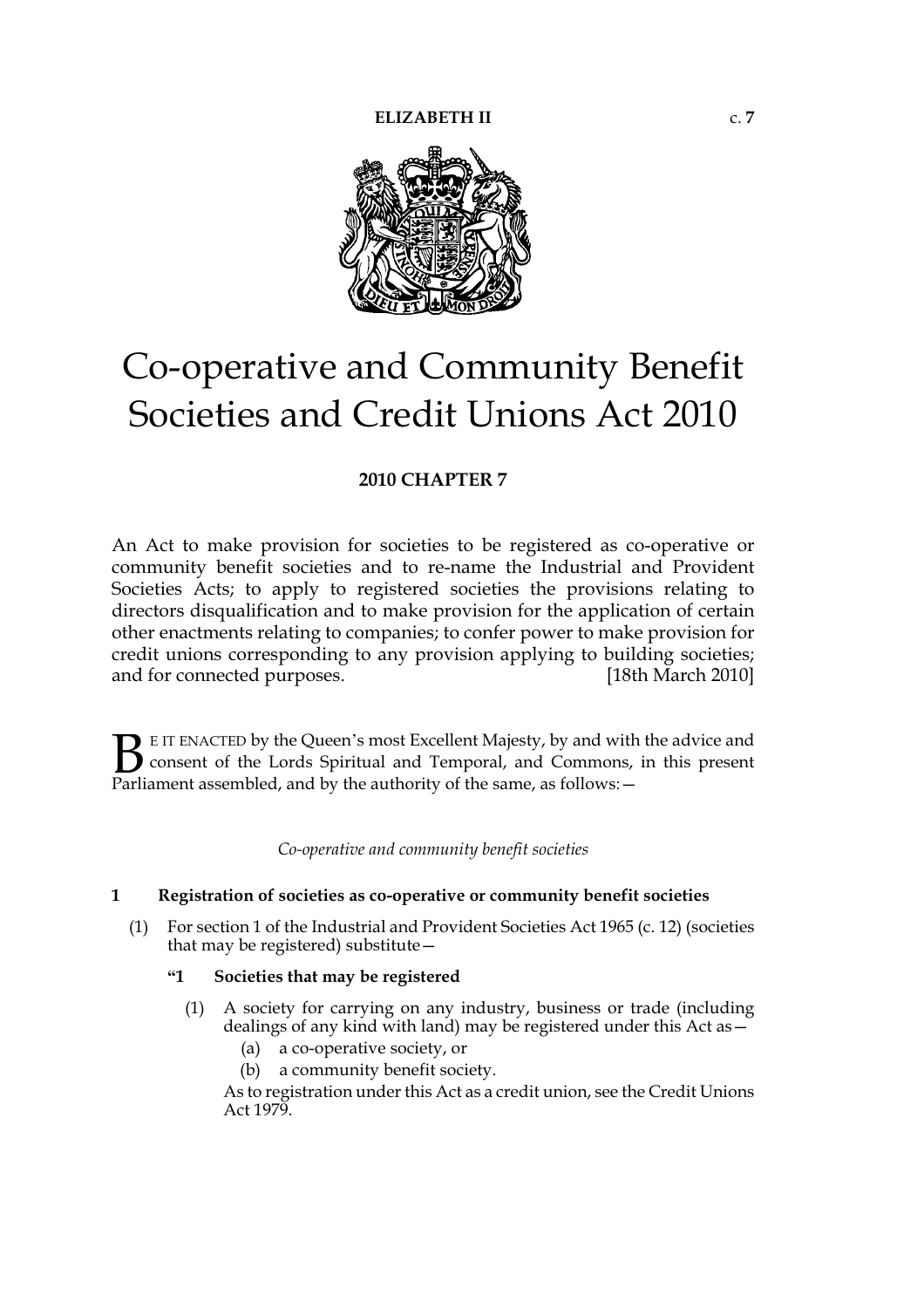(2) A society may be registered as a co-operative society only if it is shown to the satisfaction of the Authority that the society is a *bona fide* cooperative society.

For this purpose "co-operative society" does not include a society that carries on, or intends to carry on, business with the object of making profits mainly for the payment of interest, dividends or bonuses on money invested or deposited with, or lent to, the society or any other person.

- (3) A society may be registered as a community benefit society only if it is shown to the satisfaction of the Authority that in view of the fact that the business of the society is being, or is intended to be, conducted for the benefit of the community, there are special reasons why the society should be registered under this Act rather than as a company under the Companies Acts.
- (4) A society may not be registered as a co-operative society or community benefit society unless—
	- (a) the society's rules contain provision in respect of the matters mentioned in Schedule 1, and
	- (b) the place that under those rules is to be the society's registered office is situated in Great Britain or the Channel Islands.".
- (2) After section 4 of that Act insert—

#### **"4A Pre-2010 Act societies**

- (1) In this Act "pre-2010 Act society" means a society (other than a credit union) that was registered or treated as registered under this Act immediately before the commencement of section 1 of the Co-operative and Community Benefit Societies and Credit Unions Act 2010.
- (2) Nothing in that section affects the status of a pre-2010 Act society as registered or treated as registered under this Act.".
- (3) In section 16(1) of that Act (cancellation of registration: grounds), in paragraph  $(c)(ii)$  for "neither of the conditions specified in section  $1(2)$  of this Act is fulfilled" substitute "the relevant registration condition is not met".
- (4) After that subsection insert—
	- "(1A) For the purposes of subsection  $(1)(c)(ii)$  the relevant registration condition is not met if—
		- (a) in the case of a society registered as a co-operative society, the condition specified in section 1(2) is not met;
		- (b) in the case of a society registered as a community benefit society, the condition specified in section 1(3) is not met;
		- (c) in the case of a pre-2010 Act society, neither of the conditions specified in section 1(2) and (3) is met.".
- (5) In section 74(1) of that Act (interpretation general), before the definition of "prescribed" insert—

""pre-2010 Act society" has the meaning given by section  $4A(1)$ ;".

(6) In section 20(1)(b) of the Credit Unions Act 1979 (c. 34) (cancellation of registration as credit union: adaptation of grounds), for "neither of the conditions in section 1(2) of that Act is fulfilled" substitute "the relevant registration condition is not met".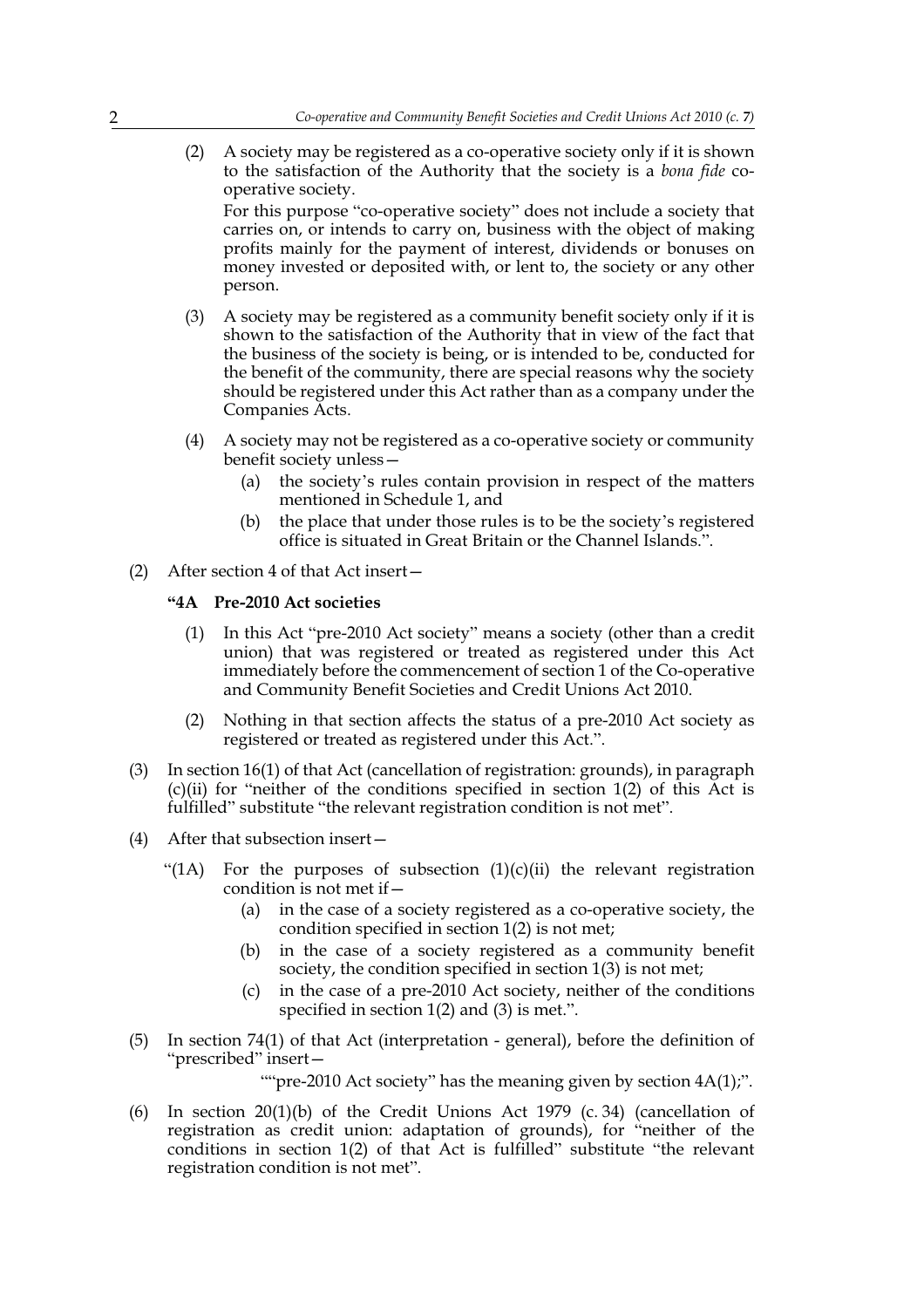- (7) In section 1(9) of the Co-operatives and Community Benefit Societies Act 2003 (c. 15) (community benefit societies: power to restrict use of assets), for the definition of "community benefit society" substitute—
	- ""community benefit society" means—
		- (a) a society registered under the 1965 Act as a community benefit society, or
		- (b) a pre-2010 Act society (as defined by section 4A(1) of the 1965 Act) which meets the condition in section 1(3) of that Act.".

#### **2 Re-naming of Industrial and Provident Societies Acts**

The Acts listed below may be cited by the new short title indicated:

| Existing short title                                               | New short title                                                               |
|--------------------------------------------------------------------|-------------------------------------------------------------------------------|
| Provident                                                          | Co-operative and Community                                                    |
| Industrial and                                                     | Benefit Societies and Credit                                                  |
| Societies Act 1965                                                 | Unions Act 1965                                                               |
| Industrial and                                                     | Co-operative and Community                                                    |
| Provident                                                          | Benefit Societies and Credit                                                  |
| Societies Act 1967                                                 | Unions Act 1967                                                               |
| Friendly and Industrial and<br><b>Provident Societies Act 1968</b> | Co-operative and Community<br>Benefit Societies and Credit<br>Unions Act 1968 |
| Provident<br>Industrial and<br>Societies Act 1975                  | Co-operative and Community<br><b>Benefit Societies Act 1975</b>               |
| Provident<br>Industrial and<br>Societies Act 1978                  | Co-operative and Community<br><b>Benefit Societies Act 1978</b>               |
| Provident                                                          | Co-operative and Community                                                    |
| Industrial and                                                     | Benefit Societies and Credit                                                  |
| Societies Act 2002                                                 | Unions Act 2002                                                               |
| Co-operatives and Community                                        | Co-operative and Community                                                    |
| <b>Benefit Societies Act 2003</b>                                  | <b>Benefit Societies Act 2003</b>                                             |

#### **3 Application of provisions relating to directors disqualification**

In the Company Directors Disqualification Act 1986 (c. 46), after section 22D insert—

#### **"22E Application of Act to societies registered under the Industrial and Provident Societies Act 1965**

- (1) In this section "registered society" means a society registered or deemed to be registered under the Industrial and Provident Societies Act 1965 ("the 1965 Act").
- (2) This Act applies to registered societies as it applies to companies.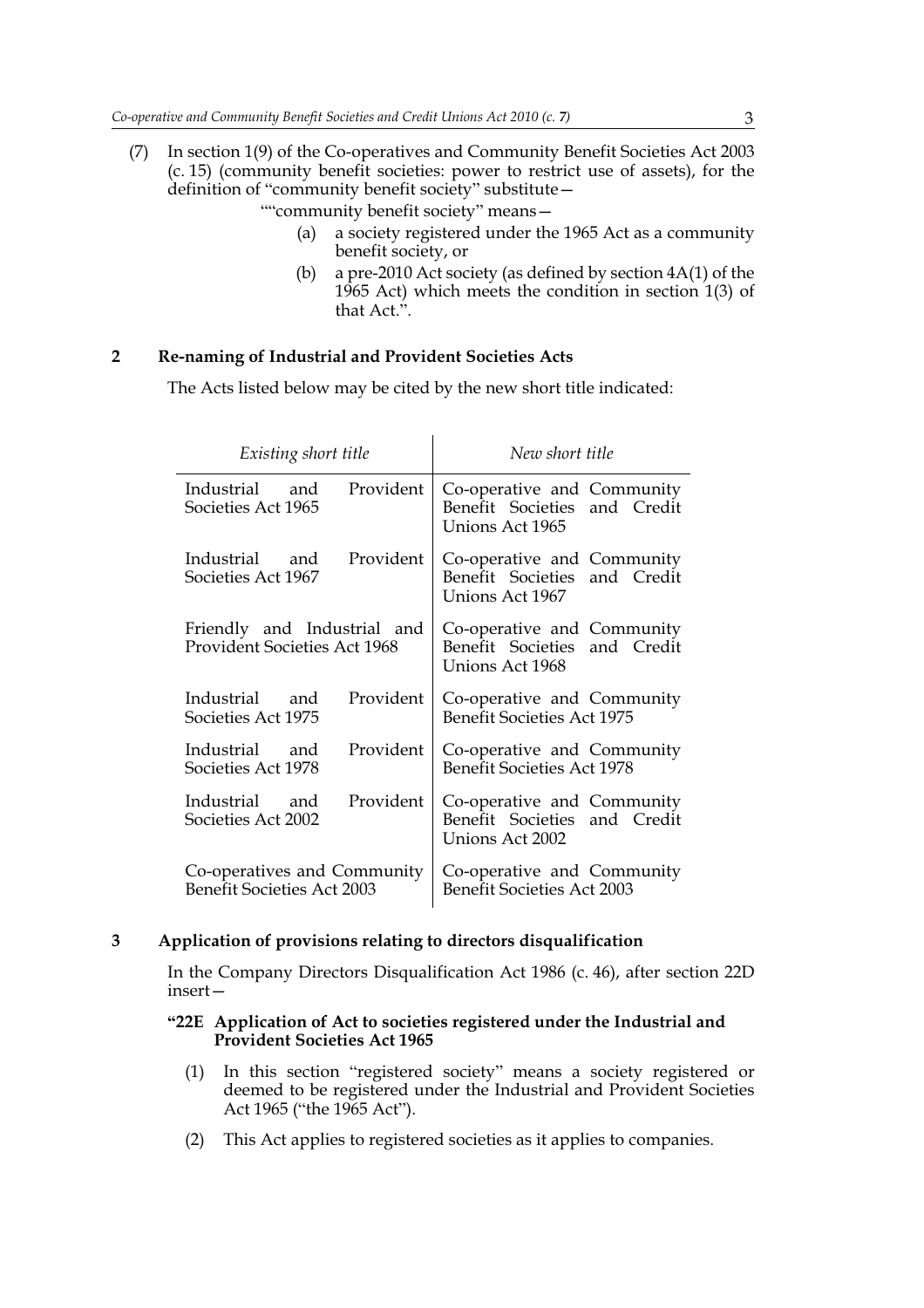- (3) Accordingly, in this Act—
	- (a) references to a company include a registered society, and
	- (b) references to a director or an officer of a company include a member of the committee or an officer of a registered society.

In paragraph (b) "committee" and "officer" have the same meaning as in the 1965 Act: see section 74(1) of that Act.

- (4) As they apply in relation to registered societies, the provisions of this Act have effect with the following modifications—
	- (a) in section 2(1) (disqualification on conviction of indictable offence), the reference to striking off includes cancellation of the registration of a society under the 1965 Act;
	- (b) in section 3 (disqualification for persistent breaches) and section 5 (disqualification on summary conviction), references to the companies legislation shall be read as references to the legislation relating to registered societies;
	- (c) in section 8(1) (disqualification after investigation), the reference to investigative material shall be read as including
		- any report made under section  $47$  or  $49(1)$  of the 1965 Act (inspection of books or appointment of inspector), and
		- (ii) any information, books, accounts or other documents obtained under section 48 of the 1965 Act;
	- (d) references to the registrar shall be read as references to the Financial Services Authority;
	- (e) references to a shadow director shall be disregarded.
- (5) In the application of Schedule 1 to the members of the committee of a registered society, references to provisions of the Companies Act 2006 shall be read as including references to the corresponding provisions of the legislation relating to registered societies.
- (6) In this section "the legislation relating to registered societies" means the Industrial and Provident Societies Acts 1965 to 2003, the Credit Unions Act 1979 and the Co-operative and Community Benefit Societies and Credit Unions Act 2010.".

#### **4 Power to apply certain other provisions relating to companies**

- (1) The Treasury may by regulations—
	- (a) make provision applying to societies registered under the Industrial and Provident Societies Act 1965 (c. 12) any provision mentioned in subsection (2), or

(b) make provision for such societies corresponding to any such provision, in either case, with such modifications as appear to the Treasury to be appropriate.

- (2) The provisions are—
	- (a) Parts 14 and 15 of the Companies Act 1985 (c. 6) (investigations);
	- (b) Part 5 of the Companies Act 2006 (c. 46) (company names);
	- (c) Part 31 of that Act (dissolution and restoration to the register).
- (3) Regulations made by virtue of subsection (2)(a) may amend or repeal the following provisions—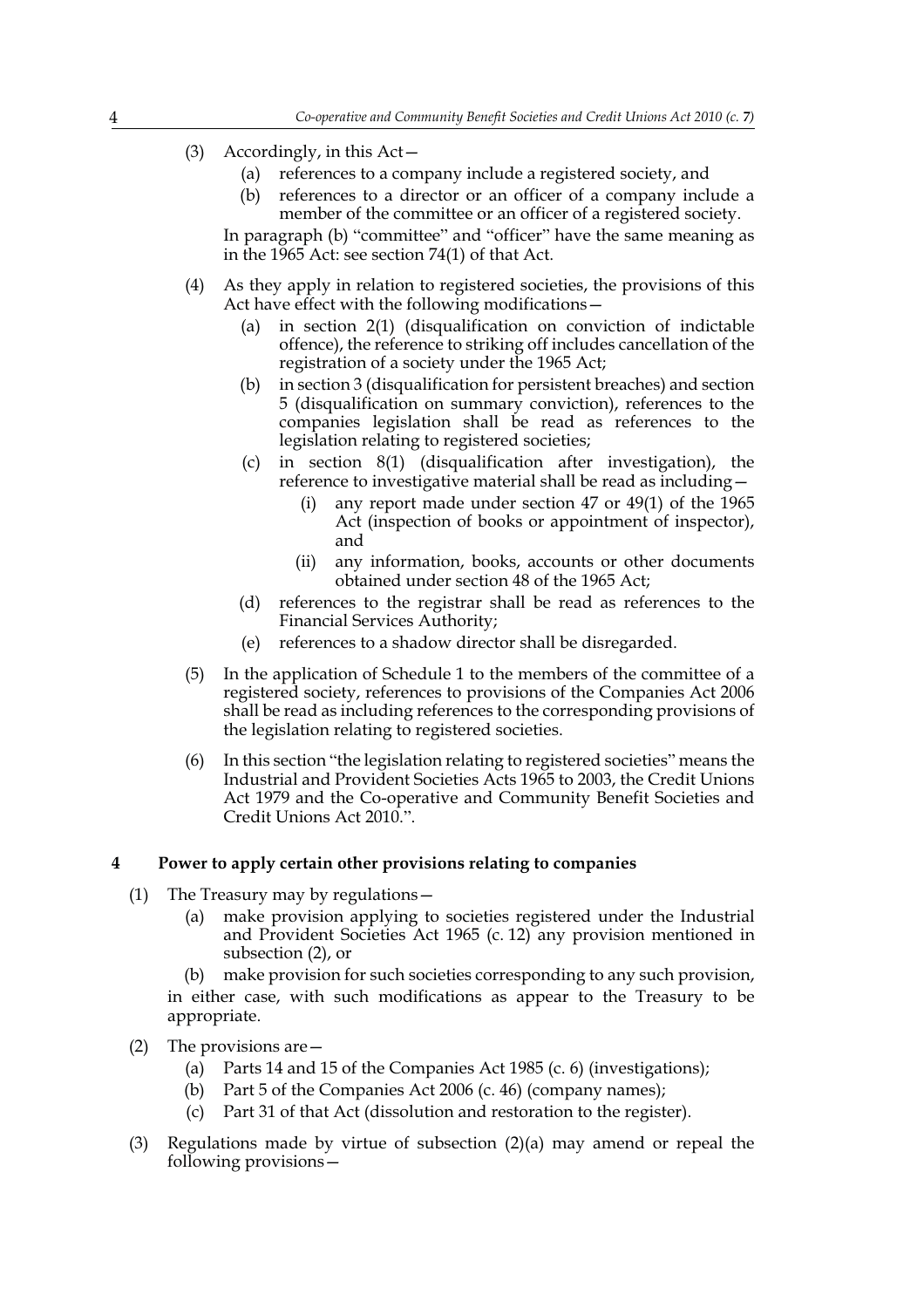- (a) section 47 of the Industrial and Provident Societies Act 1965 (c. 12) (inspection of books by order of Authority);
- (b) section 48 of that Act (production of documents and provision of information);
- (c) section 49 of that Act (appointment of inspectors and calling of special meeting), so far as relating to the appointment of inspectors.
- (4) Regulations made by virtue of subsection (2)(b) may amend or repeal section 5 of the Industrial and Provident Societies Act 1965 (name of society).
- (5) Regulations made by virtue of subsection  $(2)(c)$  may amend or repeal the following provisions of the Industrial and Provident Societies Act 1965—
	- (a) section 16(1)(a)(iii) (cancellation of registration: society having ceased to exist);
	- (b) section 59 (restriction on dissolution or cancellation of registration).
- (6) Subsections (3) to (5) above are not to be read as restricting the power conferred by section 6 of this Act (general power to make consequential amendments).
- (7) Regulations under this section may—
	- (a) confer power to make orders, regulations and other subordinate legislation;
	- (b) create criminal offences, but only  $-$ 
		- (i) in circumstances corresponding to an offence under the Companies Acts, and
		- (ii) subject to a maximum penalty no greater than is provided for in respect of the corresponding offence;
	- (c) provide for the charging of fees, but not any charge in the nature of taxation.
- (8) Before making any regulations under this section the Treasury must consult such persons as appear to them to be appropriate.

#### *Credit unions*

#### **5 Power to make provision corresponding to provision applying to building societies**

(1) In the Credit Unions Act 1979 (c. 34), before section 24 (under the heading "*General and miscellaneous*") insert—

#### **"23A Power to make provision corresponding to provision applying to building societies**

- (1) The Treasury may by regulations amend this Act so as to make provision for credit unions corresponding to any enactment applying to building societies.
- (2) The power conferred by subsection (1) may not be exercised so as to modify any of the following provisions of this Act—
	- (a) sections 1 and 2 (registration as a credit union);
	- (b) section 3 (use of name "credit union");
	- (c) section 8 (general prohibition on deposit-taking), but without prejudice to the power to add exceptions to those in sections 9 and 10 and to modify those sections;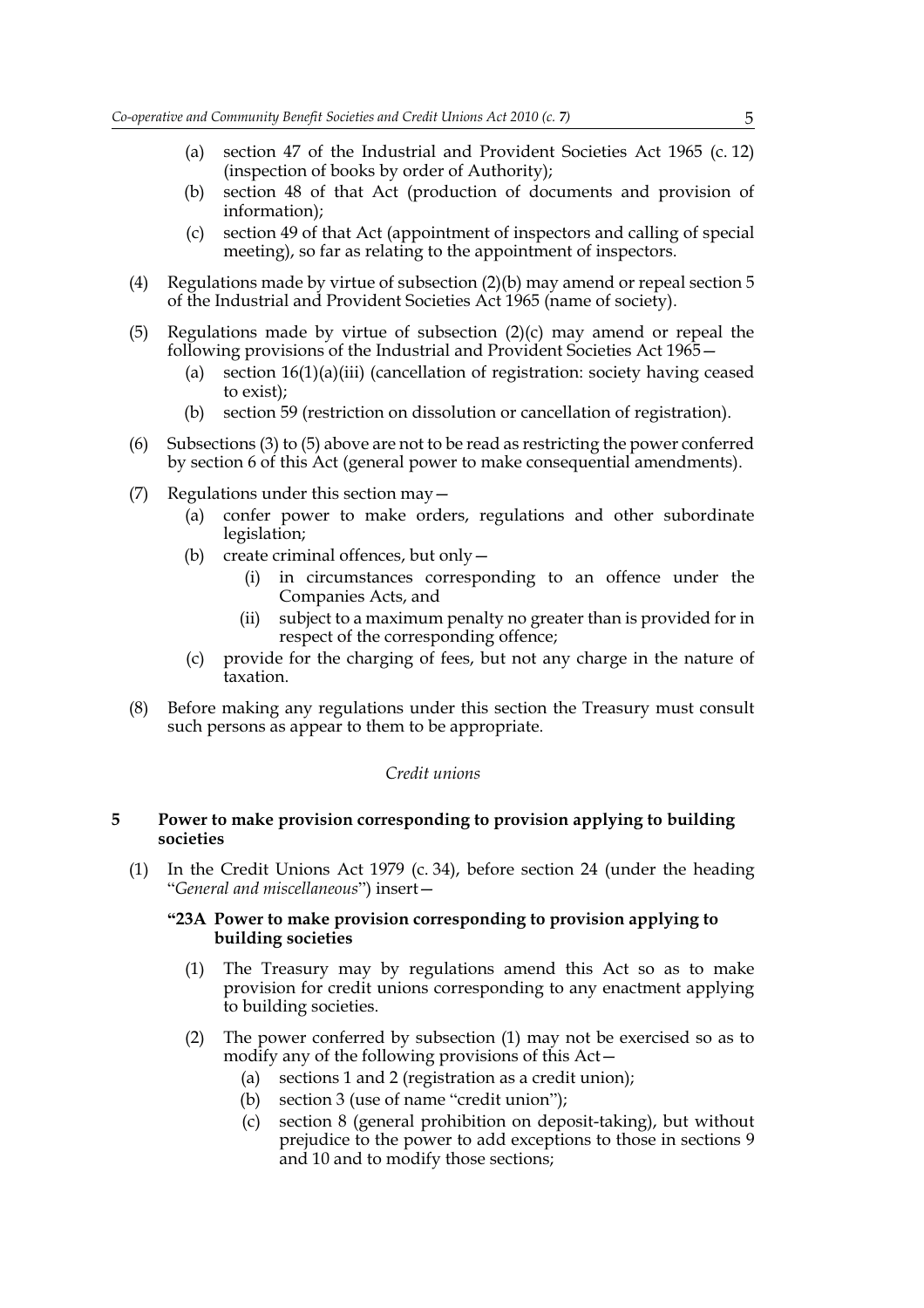- (d) section 21 (amalgamations and transfers of engagements);
- (e) section 22 (no conversion of credit union into company, etc.);
- (f) section 23 (conversion of company into credit union).
- (3) Regulations under subsection  $(1)$  may  $-$ 
	- (a) confer power to make orders, regulations and other subordinate legislation;
	- (b) create criminal offences, but only  $-$ 
		- (i) in circumstances corresponding to an offence under the enactments relating to building societies, and
		- (ii) subject to a maximum penalty no greater than is provided for in respect of the corresponding offence;
	- (c) provide for the charging of fees, but not any charge in the nature of taxation.
- (4) The Treasury may by regulations make such amendments of enactments as appear to them to be appropriate in consequence of any provision made under subsection (1).

This includes power to make consequential amendments of the provisions listed in subsection (2).

- (5) In this section "enactment" includes—
	- (a) an enactment contained in subordinate legislation within the meaning of the Interpretation Act 1978 (c. 30),
	- (b) an enactment contained in, or in an instrument made under, an Act of the Scottish Parliament,
	- (c) an enactment contained in, or in an instrument made under, Northern Ireland legislation within the meaning of the Interpretation Act 1978, and
	- (d) an enactment contained in, or in an instrument made under, a Measure or Act of the National Assembly for Wales.
- (6) Before making regulations under this section the Treasury must consult such persons as appear to them to be appropriate.
- (7) No regulations under this section are to be made unless a draft has been laid before and approved by a resolution of each House of Parliament.".
- (2) In section 29(2) of that Act (orders and regulations: negative resolution procedure), at the beginning insert "Except as provided by section 23A(7),".
- (3) In section 33(4) of that Act (extent: Northern Ireland), after "With the exception of" insert "section 23A so far as it confers power to make consequential amendments of enactments extending to Northern Ireland,".

#### *Supplementary provisions*

#### **6 Consequential amendments**

(1) The Treasury may by regulations make such amendments of enactments as appear to them to be appropriate in consequence of any provision made by or under this Act.